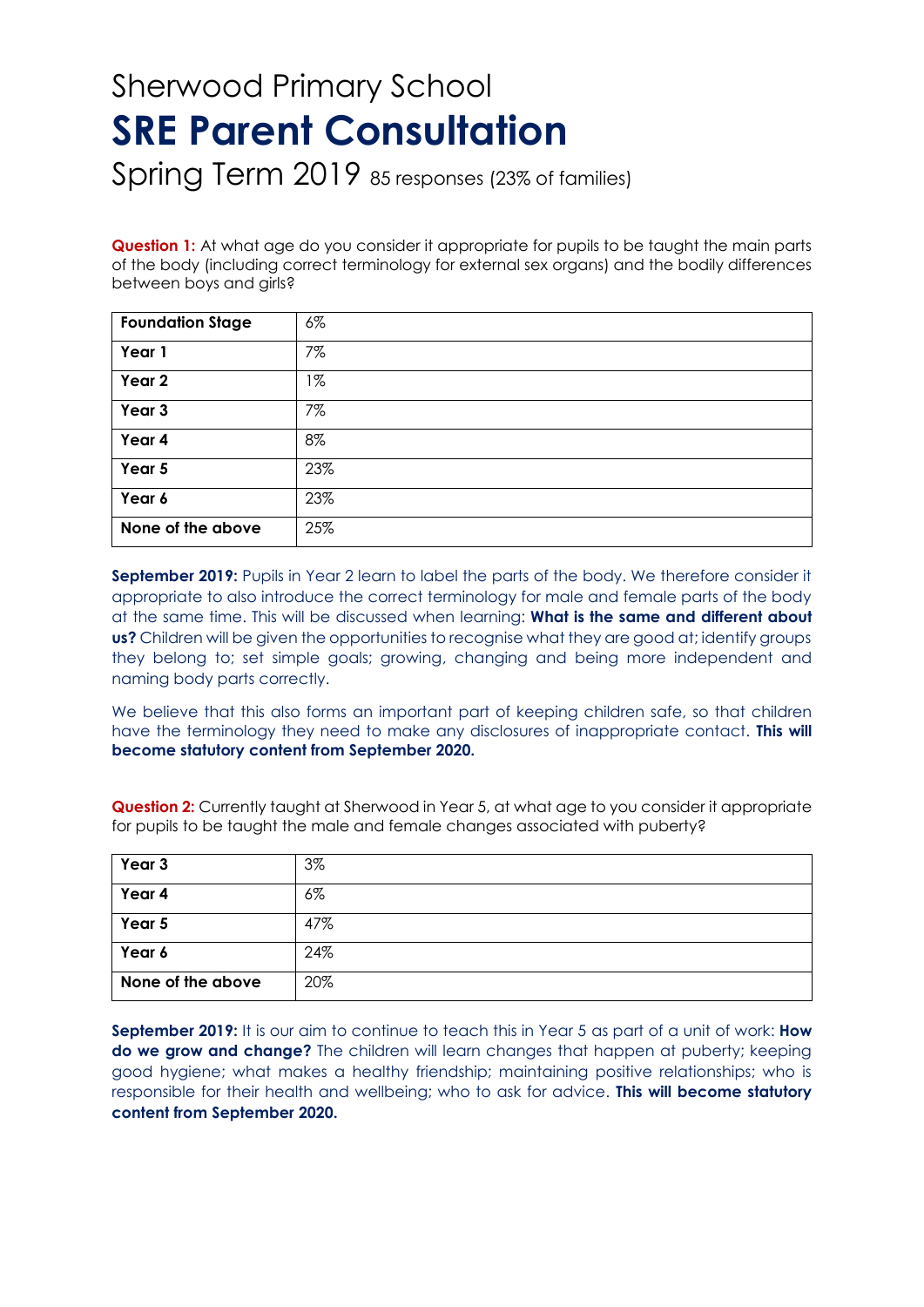**Question 3:** At what age do you consider it appropriate for pupils to be taught that differences from people arise from a number of factors including: family, cultural, ethnic, racial, religious diversity, gender identity, sexual orientation, and disability?

| Key Stage 1: 4-7 years                    | 18% |
|-------------------------------------------|-----|
| Key Stage 2: 8-11 years                   | 24% |
| Key Stages 3-4: 12 years +                | 20% |
| Other responses/responses linked to faith | 38% |

Through our teaching, we will promote the values of respect and tolerance, ensuring that there is no discrimination against any group identified in the Equality Act. There will be no explicit teaching of gender identity or sexual orientation however our curriculum provision will promote diversity and equality for all.

**Question 4:** At what age do you consider it appropriate for pupils to learn that marriage is a commitment freely entered into by both people; that no one should marry if they absolutely do not want to?

| Key Stage 1: 4-7 years                    | 13%   |
|-------------------------------------------|-------|
| Key Stage 2: 8-11 years                   | 24%   |
| Key Stages 3-4: 12 years +                | 52%   |
| Other responses/responses linked to faith | $1\%$ |

**Question 5:** At what age do you consider it appropriate for pupils to be taught that two people who love and care for one another can be in a committed relationship and not be married or in a civil partnership?

| Key Stage 1: 4-7 years                    | 4%  |
|-------------------------------------------|-----|
| Key Stage 2: 8-11 years                   | 27% |
| Key Stages 3-4: 12 years +                | 41% |
| Other responses/responses linked to faith | 9%  |

**September 2019:** It is our aim to teach this content in Year 6 as part of: **What makes a healthy and happy relationship?** The children will discuss healthy relationships; recognise when relationships are unhealthy; committed, loving relationships (including marriage, civil partnership); and managing complex emotions. **This will become statutory content from September 2020.**

**Question 6:** At what age do you consider it appropriate for pupils to be taught that two people in a committed relationship may reproduce?

| Key Stage 1: 4-7 years                    | 9%  |
|-------------------------------------------|-----|
| Key Stage 2: 8-11 years                   | 32% |
| Key Stages 3-4: 12 years +                | 36% |
| Other responses/responses linked to faith | 23% |

**September 2019:** This will not be explicitly taught but may form part of conversation in Year 6 when pupils learn about committed and loving relationships within their own families.